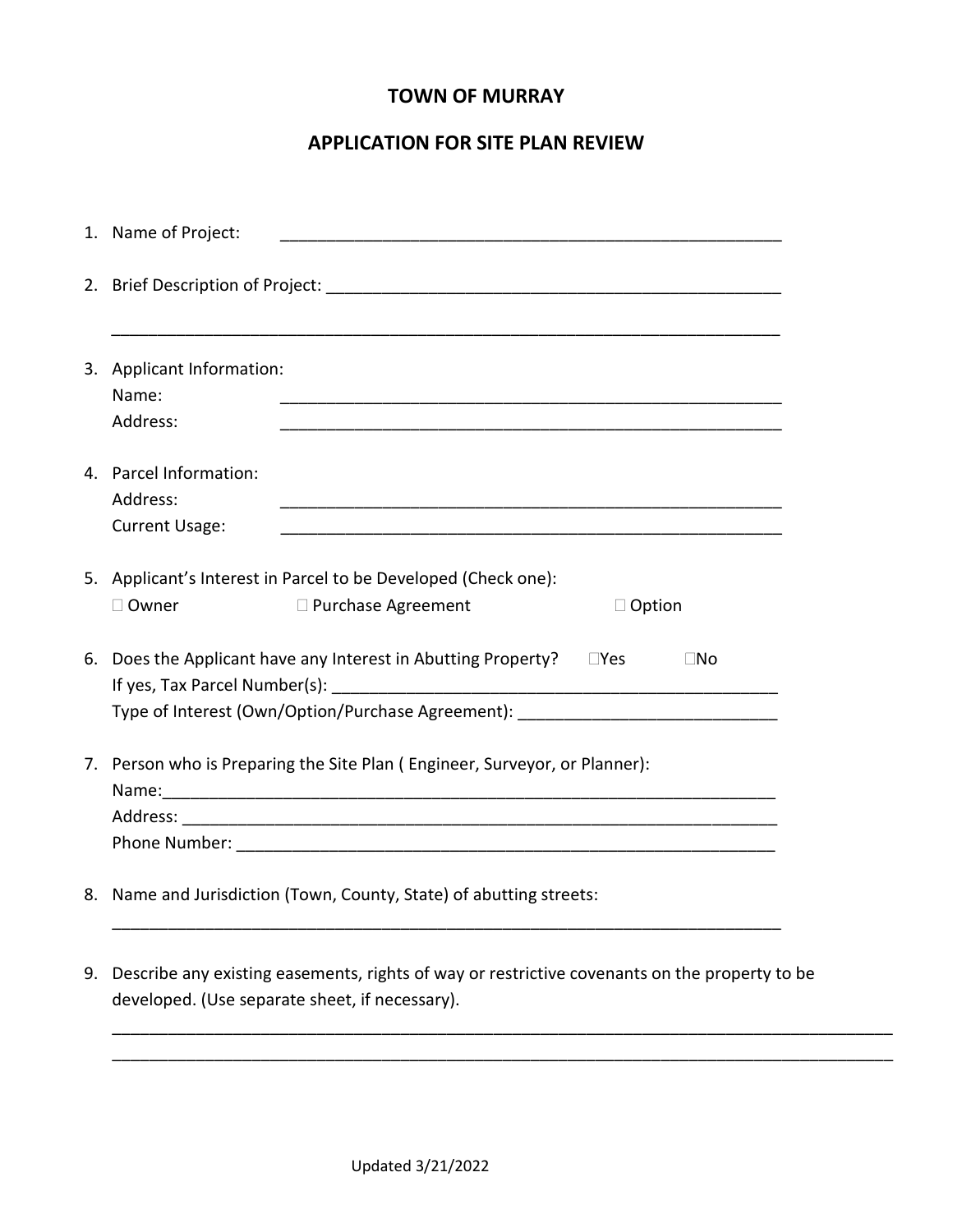| 10. Will the project be connected to public water?           | l lYes       | ⊟No |
|--------------------------------------------------------------|--------------|-----|
| 11. Will the project be connected to public sewer?           | $\sqcup$ Yes | ⊐No |
| 12. Is the project within a certified Agricultural District? | l Yes        | □No |
| 13. Is the project located within a Flood Hazard Zone?       | l IYes       | ⊟No |

- 14. Are any roads in the proposed project, existing or to be built, intended to be dedicated to the Town as public streets? The No
- 15. Environmental Assessment Form enclosed: Short Form (Unlisted Action) Long From (Type 1 Action)
- 16. Fee of \$200.00 Enclosed

*Applicant shall reimburse the Town for all direct costs, including but not limited to legal, engineering, and/or consultant review of application, if deemed necessary. Approval contingent upon all fees being paid.*

Date of Application:\_\_\_\_\_\_\_\_\_\_\_\_\_\_\_\_\_\_\_\_\_\_\_\_

Print Name:\_\_\_\_\_\_\_\_\_\_\_\_\_\_\_\_\_\_\_\_\_\_\_\_\_\_\_\_\_\_\_

Signature: \_\_\_\_\_\_\_\_\_\_\_\_\_\_\_\_\_\_\_\_\_\_\_\_\_\_\_\_\_\_\_\_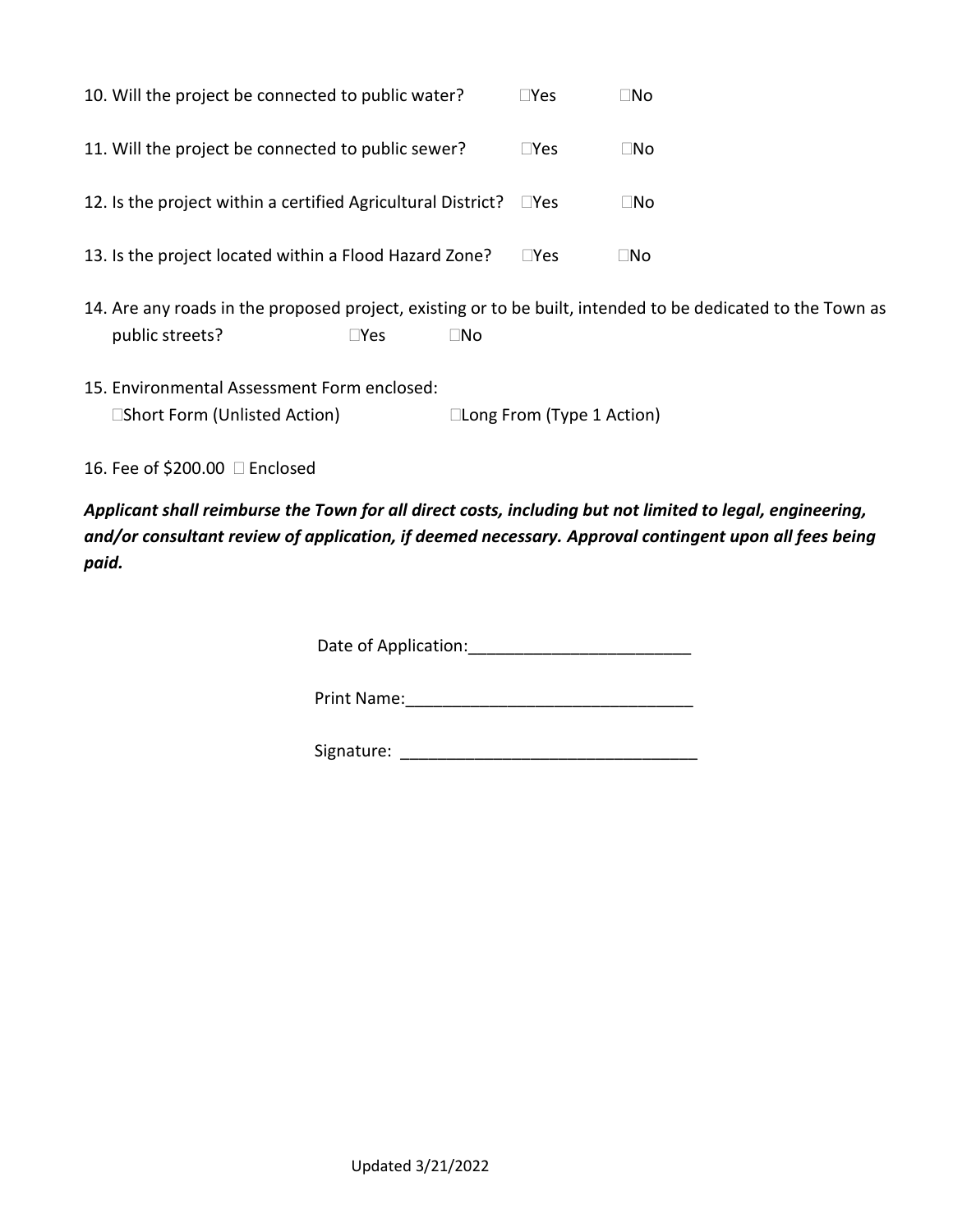## **Checklist for Site Plan Applications**

**NOTE:** Any of the following items, except for the Basic Information and Map, may be waived by the Planning Board.

Where applicable, both existing and proposed locations of each of the following items should be shown of the Site Plan.

#### **1. Basic Information:**

Title of drawing (Name of proposed project) Name, address, and telephone number of applicant Name, address, and telephone number of person responsible for preparation of the drawing North Arrow Graphic Scale Date

#### **2. Map showing:**

All lot lines and dimensions Names of owners of the subject property and all abutting properties (including across the street) Seal of surveyor, engineer or other persons acceptable by the Planning Board Date survey was completed

| Shown  | <b>Waiver Requested</b> |    |                                                            |
|--------|-------------------------|----|------------------------------------------------------------|
|        |                         | 3. | Utility lines, easements, and rights of way                |
| $\Box$ |                         |    | Electric lines                                             |
|        |                         |    | Gas lines                                                  |
| Ш      |                         |    | Sewer lines                                                |
| $\Box$ |                         |    | Drainage ways                                              |
|        |                         |    | Easements                                                  |
|        |                         |    | Public or private rights of way                            |
| □      |                         |    | Other utility lines or easements                           |
|        |                         | 4. | Access ways, interior circulation, parking and loading     |
| $\Box$ |                         |    | Pedestrian access ways                                     |
|        |                         |    | Vehicular access ways                                      |
| $\Box$ |                         |    | Loading and unloading areas                                |
| □      |                         |    | Parking Areas (number, location, and dimensions of spaces) |
| Ш      |                         |    | <b>Exits and Entrances</b>                                 |
| □      |                         |    | Curb and sidewalk lines                                    |
|        |                         |    |                                                            |

Updated 3/21/2022